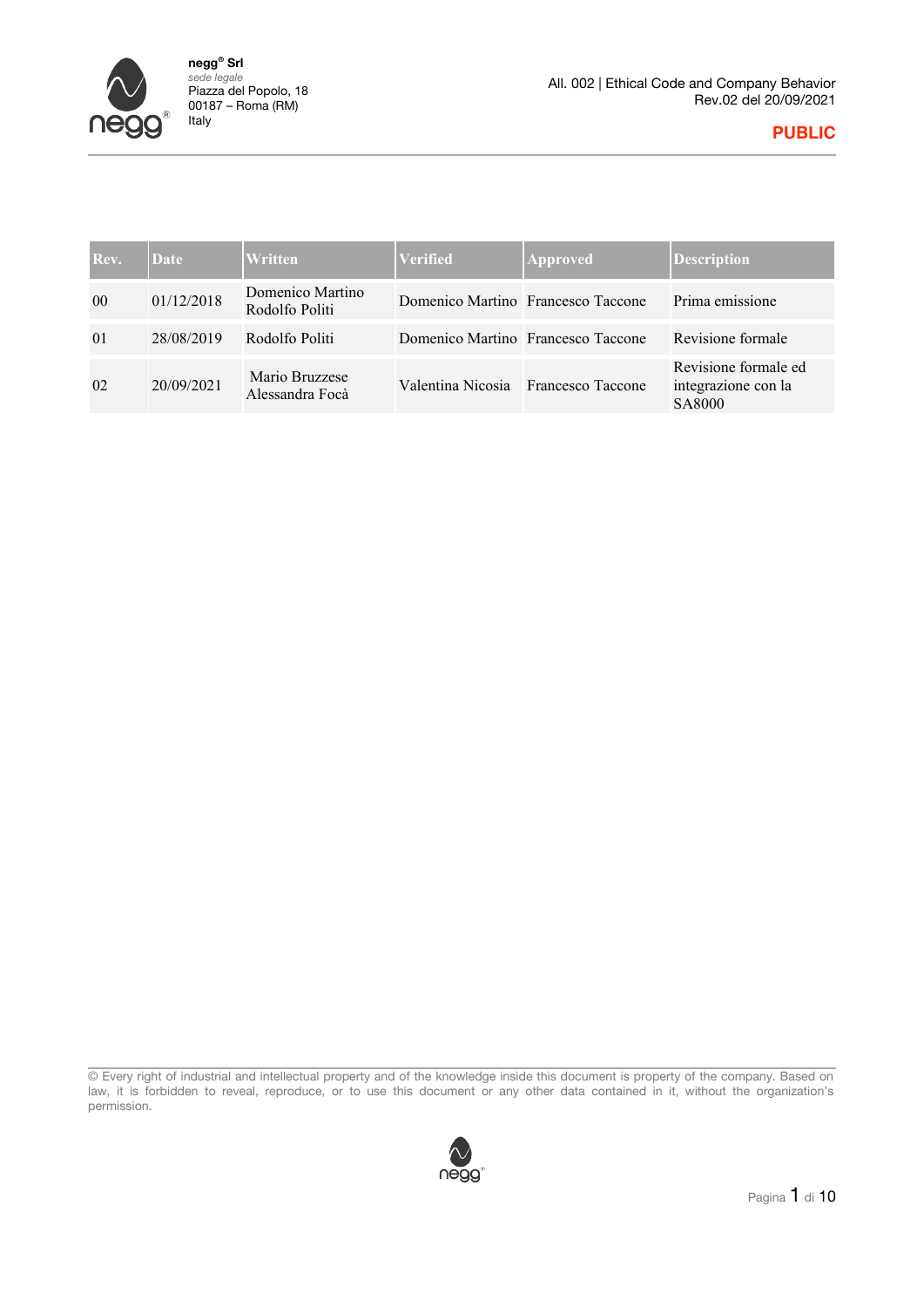## **1. PURPOSES AND CONTEXT**

negg<sup>®</sup> strongly believes that every activity should be ethically conducted, identifying everyone's selves in the principle set off in the art. 41 of Constitution, on the basis of which the private economic activity "cannot take place in contrast with social utility or that brings damage to human security, liberty and dignity" and is conscious that the authority of a company is identified, in addition to their partners' competence and the high quality of the service provided to the clients, also by the attention on the needs of the whole community.

negg® has chosen then to provide itself with a Code of Ethics and company direction, approved later as a Code, inside of which is possible to spread the morals that have always inspired and continue to inspire the work of the company, with the belief that the reliability is built daily in the respect of the rules and attributing value to people, in line with the disposition of the regulations SA8000:2014, UNI EN ISO 9001:2015 e ISO IEC 27001:2014.

With the objective of pursuing the excellence in the market in which it works, negg<sup>®</sup> promotes an aware, conscious and sustainable development, which is capable to switch from the safeguard of the Security of people and the environment involved through the adoption of a behavior which is coherent and respectful of the Social Ethics, which allows us to create value added and to obtain the general satisfaction of the Community. This represents a distinctive and identifiable element regarding the market and third parties, whose knowledge and sharing, requested to to all of them who operate in it ora who collaborate with it, constitute the fundament of the activity and the first step to contribute to the pursuit of the company's vision.

The Code shows the whole set of ethical and moral principles which are the basis of negg<sup>®</sup> activity, as well as the behavior guidelines adopted by the company both inside, in the relations with the staff, and outside, in the relations with stakeholders, may them be suppliers, clients, commercial partners, institutions, political and labor union organizations and formative authorities.

The respect of these pricinples is for negg® of vital importance for the achievement of its own mission, as well as granting its reputation in the social and financial context in which it works.

The Code is binding for both administrators and employees of negg®, as well as for all of them who operate and cooperate, occasionally and permanently, with the company.

negg® also commits itself to adopt every opportunity to furnish large diffusion and application of the principles and prescription of the Code, also through the internet website

#### www.negg.group.

The Code has been drafted coherently with the integrated Policy and the internal Regulations.

© Every right of industrial and intellectual property and of the knowledge inside this document is property of the company. Based on law, it is forbidden to reveal, reproduce, or to use this document or any other data contained in it, without the organization's permission.

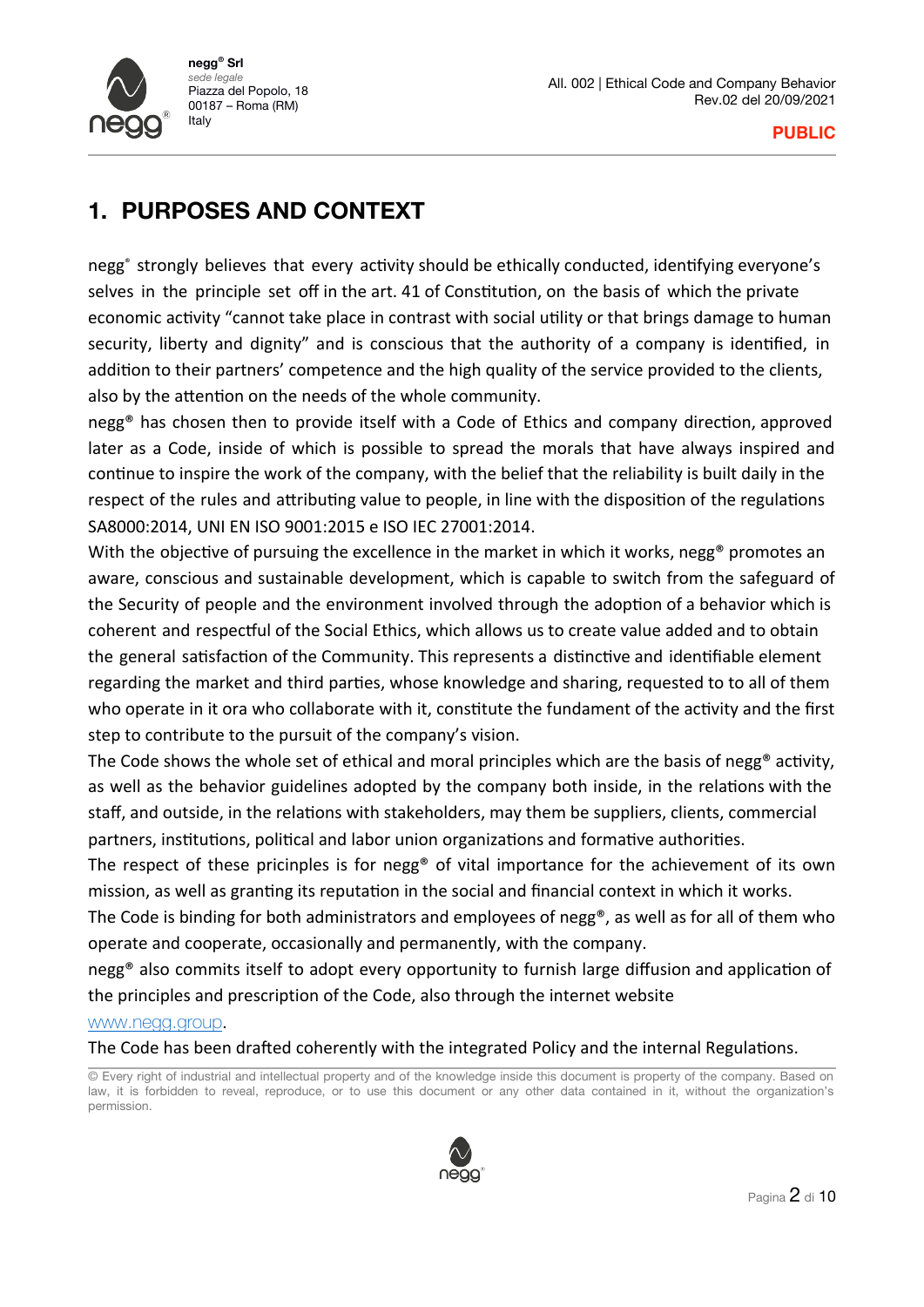# **2. GENERAL PRINCIPLES**

The Receiver's conduct, at all company levels, is inspired to the principles of **legality, honesty, privacy, perseverance, loyalty and non-discrimination/inclusivity.** The intrinsic conviction to act in the interest of negg® does not relieve all the stakeholders from being obliged to observe punctually the rules and principles of the following Code.

#### **2.1. Legality, honesty, privacy.**

negg® operates in the absolute respect of the law and of the present Code. All the internal and external stakeholders, are expected to observe every regulation appliable and to constantly keep up to date with the legislative evolutions, taking also advantage of the formative opportunities that negg® offers.

negg® considers transparency of of accounting and financial statements a fundamental principle for the business of its activity and for the protection of its reputation.

Honesty and moral integrity are an indefectible duty for all the internal and external stakeholders, who are required to not creating any privileged relationship with third parties, which may result in external insistences finalized to obtain improper advantages. There are so required, while developing their activity, to not accept any donation, favor or utility of any type (with the exception of objects of modest value) and, in general, to not accept any exchange with the objective of conceding improper advantages to third parties, neither to make donations in turn to third parties or to offer utilities and illegal favors of any kind (except mere objects or courtesy gifts authorized by the company) in connection with the beneficial activity carried out by them for negg®.

negg®, in particular concerning maximum confidentiality files containing *know-how* information, company and industrial secrets or financial operations of the company.

### **2.2. Perseverance and loyalty.**

The relationship between negg® and its employees is founded on mutual trust: employees are, therefore, required to operate in order to favor the company's interests, in observance of the values in the current Code.

Considered the fundamental value which negg® admits in the work relationship marked on deep trust and esteem, whenever an employee receives job offers from rival companies, negg® expects

<sup>©</sup> Every right of industrial and intellectual property and of the knowledge inside this document is property of the company. Based on law, it is forbidden to reveal, reproduce, or to use this document or any other data contained in it, without the organization's permission.

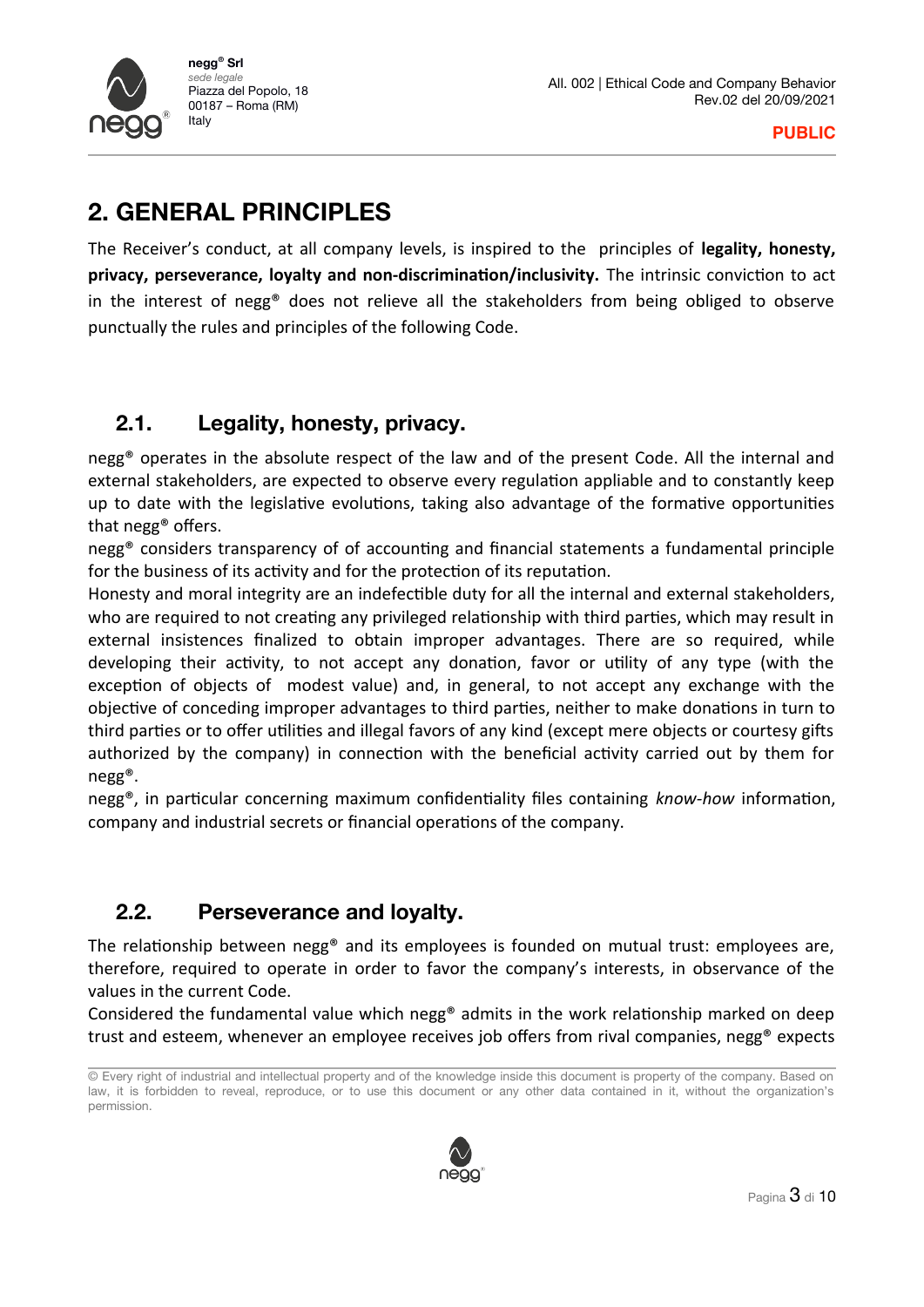

the interested employee to contact the CEO, as soon as possible, in order that, in the respect of the rules established for the free competition and of the liberty of choice of the individual, the Directorate may evaluate the hypothesis of an unfaithful competition action, meaning that the offer of the competitor company, might be moved by an *animus nocendi,* aiming to damage the research, the experience and the production structure of negg®, getting to alter significantly the honesty of the competition. negg® desires also that the employee informs about defamatory actions from competitors directed to the company, meaning attempts to make the employees violate the loyalty commitment about the work relationship, resigning without respecting the notification period and subtraction of company information and files.

All the stakeholders must keep off from whatever activity that may create conflict with the interests of negg®, giving away the pursuit of personal intentions that may be in contrast with the company ones. In case an employee identifies the subsistence of a conflict of interests is expected to address, without delay, to his/her hierarchical superior, in order that the company evaluates, and eventually authorizes, the activity potentially in conflict.

In cases of violation, negg<sup>®</sup> will adopt every measure intended to stop the conflict of interests, setting aside the chance to take an action to protect itself.

negg® and its main stakholders commit their selves in the realization of a loyal competition, in the respect of the national and community normative, being aware that a virtuous competition constitutes an healthy incentive for the innovation, development and protection processes, also the interests of the consumers and the community.

### **2.3. Social responsibility requirements SA8000**

In order to protect human rights and promote the respect of ethical principles, negg<sup>®</sup> commits to:

- Not benefit or support the use of infant work;
- Not benefit or support the use of obligated work;
- Respecting the worker's right to take part and create labor unions of individual choice and the right of collective negotiation;
- Granting that the potential labor union representatives freely elected by workers not find their selves discriminated in their work place and that are freely able to communicate and educate their members;
- Not make discriminations in recruitment, retribution, access to education, promotion, layoff or retirement depending on race, class, nationality, religion, disability, sex, sexual orientation, labor union belonging, political affiliation, age; it grants moreover the maternity protection not undergoing the employees to pregnancy or virginity tests during the hiring as well as in any other circumstance;

<sup>©</sup> Every right of industrial and intellectual property and of the knowledge inside this document is property of the company. Based on law, it is forbidden to reveal, reproduce, or to use this document or any other data contained in it, without the organization's permission.

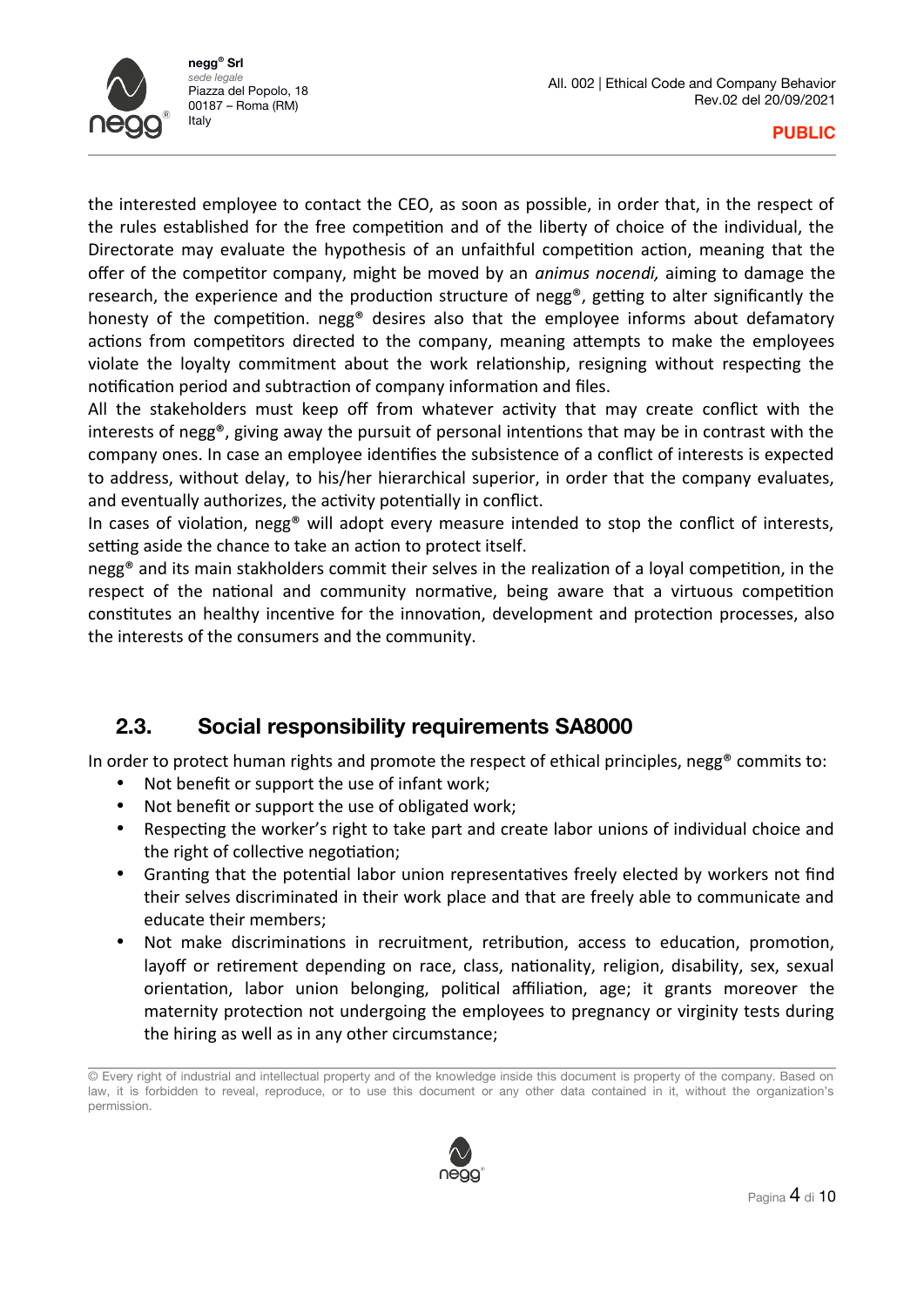

- Not interfere with the personal right of following principles, beliefs, uses and costumes or the satisfaction of needs connected to race, social class, nationality, religion, disability, sex, sexual orientation, labor union belonging, political affiliation;
- Not permit behaviors, including gestures, language or physical contact, which may be sexually coercive, threatening, offensive or intended to exploitation;
- Not s nor favor corporal punishments, mental or physical coercions, verbal violence;
- Adapt to the work time-table expected from the actual laws and to the public transport sector's standards, conceding a day off at the end of the six days of work as expected from the contract; furthermore, it is granted the right, in case of serious danger, to move away without asking for permission.
- Adjust in order that the work week is the one established by the law, not exceeding the standard 40 hours
- Work hard so that the overtime work doesn't overlap the 12 hours per week expected for every employee and that this is paid with an extra percentage;
- Ensure that the respect of the minimum wage, legal, in order that the salary satisfies anyway the essential and primary needs.
- Grant that the eventual deductions on salary, due to disciplinary reasons (allowed by the category contract) are utilized for beneficial finalities and that the pay slip is clear and comprehensible to all;
- Grant that the retribution is given according to the legal prescriptions and, in any case, in the most convenient reason for the workers;
- Grant that are not stipulated work contracts which underline an abuse of the typology of the collaboration relationship, in order to not regularize the contributive position of the worker;
- Grant that are false apprenticeship schemes are not applied, in order to avoid the fulfillment of obligation in topic of work;
- Grant a safe and healthy work place, taking the effective measures in order to prevent potential incidents and injuries to the workers' health reducing, in the most reasonable way, the causes of risk present in the work place.

# **3. RELATIONSHIP WITH EMPLOYEES AND COLLABORATORS**

#### **3.1. Employee administration**

negg® protects and adds value to its human resources, committing to maintain constant the necessary conditions for the professional growth, the knowledge and skills of each person,

<sup>©</sup> Every right of industrial and intellectual property and of the knowledge inside this document is property of the company. Based on law, it is forbidden to reveal, reproduce, or to use this document or any other data contained in it, without the organization's permission.

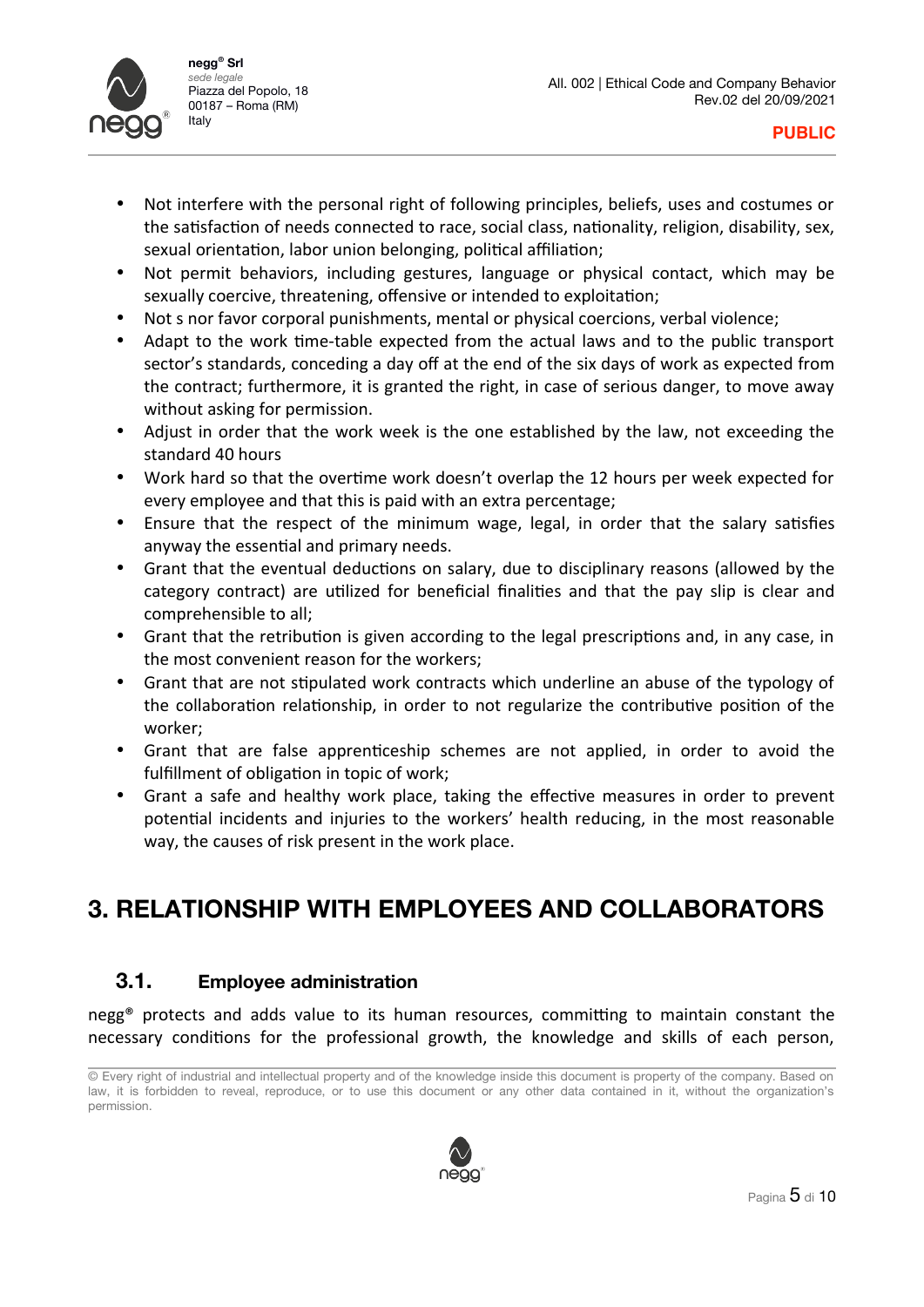

carrying out the necessary educational and update meetings and every initiative aimed at pursuing this objective.

negg® carries on the evaluation and selection of the employees based on honesty and transparency, in the respect of equal opportunities, in order to unite its own necessities with the ambitions and expectations of the candidates.

negg® commits to adopt every measure useful to avoid every type of favoritism, using objective and meritocratic criteria, in the respect of candidates' dignity as well as the company's interest.

negg® promotes workers' participation to the company life, providing them participative instruments capable of collecting the opinions and advices of workers.

The staff employed, also through the actualization of the current Code, receives an information clear and correct about roles, responsibilities, rights and duties of the parts.

Considering the maximum availability for the company, no worker can be obliged to execute tasks, performances or favors not due based on their work contract and their role inside the company.

negg® firmly commits in contrasting episodes of mobbing, stalking and psycho violence and every type of behavior aiming to discriminate or injury the person's dignity inside and outside of the company locals.

Relationships between employees have to be distinguished by loyalty, honesty and mutual respect, observing the values of civil coexistence and liberty of people.

# **4. JOB ENVIRONMENT**

negg® commits to offer its employees an healthy and safe job environment, respectful

of the worker's dignity, it looks after to manage the social and psychophysical dimension

and protects their health severely implementing the regulations expected by the currently into effect law, for example, by actively promoting the safety culture through specific formative programs.

The employees perform their functions trying to rationalize and contain the use of company resources.

© Every right of industrial and intellectual property and of the knowledge inside this document is property of the company. Based on law, it is forbidden to reveal, reproduce, or to use this document or any other data contained in it, without the organization's permission.

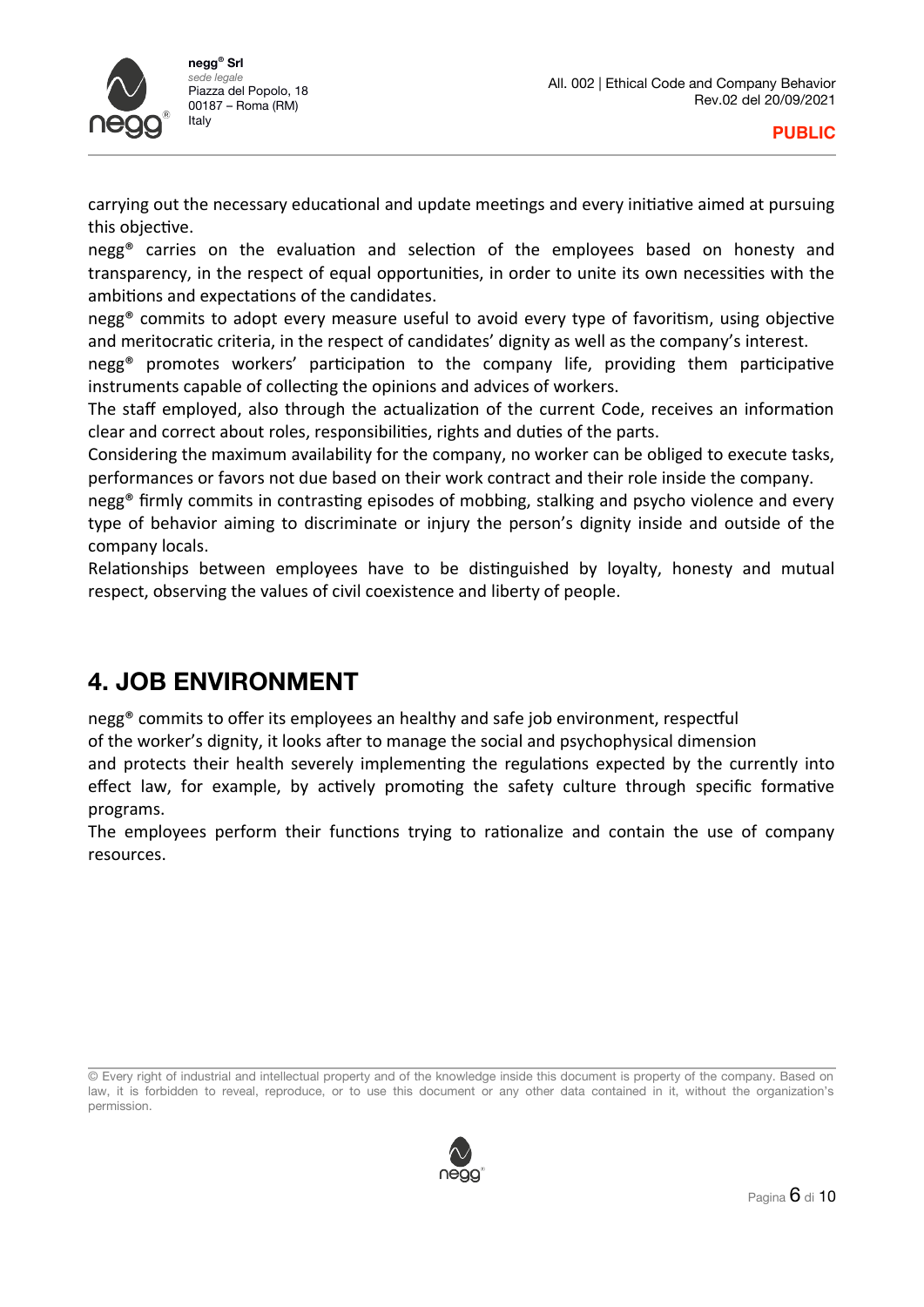

# **5. COMPANY MANAGEMENT**

#### **5.1. Conformity to internal procedures**

negg® believes that management efficiency and control culture are essential elements to reach the objectives. For this reason, all the employees is expected to respect the procedures and operative instructions of the Company management system, to act in reference to the respective authorization profiles and to conserve every adequate documents regarding the actions taken. The system of monitoring and internal control is oriented to the adoption of instruments and methodologies intended to contrast potential company risks.

#### **5.2. Accounting management and assets safeguard**

In the activity of management accounting, the employees are called to act in reference to the principles of authenticity, accuracy, and transparency. The respect of those principles allows the company also to plan its strategies coherently to its real financial-economic situation.

Therefore, all the items reported in accountability, must be supported by complete, clear and valid documents, avoiding every type of omission, falsification and/or irregularity.

In case of property or economic elements founded on appraisals or estimates, the relative registration must inspire to the criteria of rationality and caution.

All the addressees are compelled to correctly applicate the instructions relative to safety to protect the hardware and software devices from non-authorized accesses, which may seriously endanger the rights to the protection of the personal data of both employees and clients of negg®.

#### **5.3. Communication**

negg® promotes and efficient digital company communication capable of putting in contact the company with the society, aiming to adopt requests, needs and necessities of the congregation and spread its values and mission.

negg® provides its stakeholders with the right instruments of communication through which it is possible to interact with the company itself for requests, explanations and complaints.

The information spread are complete and accurate, so to give them the opportunity to take correct and conscious decisions.

<sup>©</sup> Every right of industrial and intellectual property and of the knowledge inside this document is property of the company. Based on law, it is forbidden to reveal, reproduce, or to use this document or any other data contained in it, without the organization's permission.

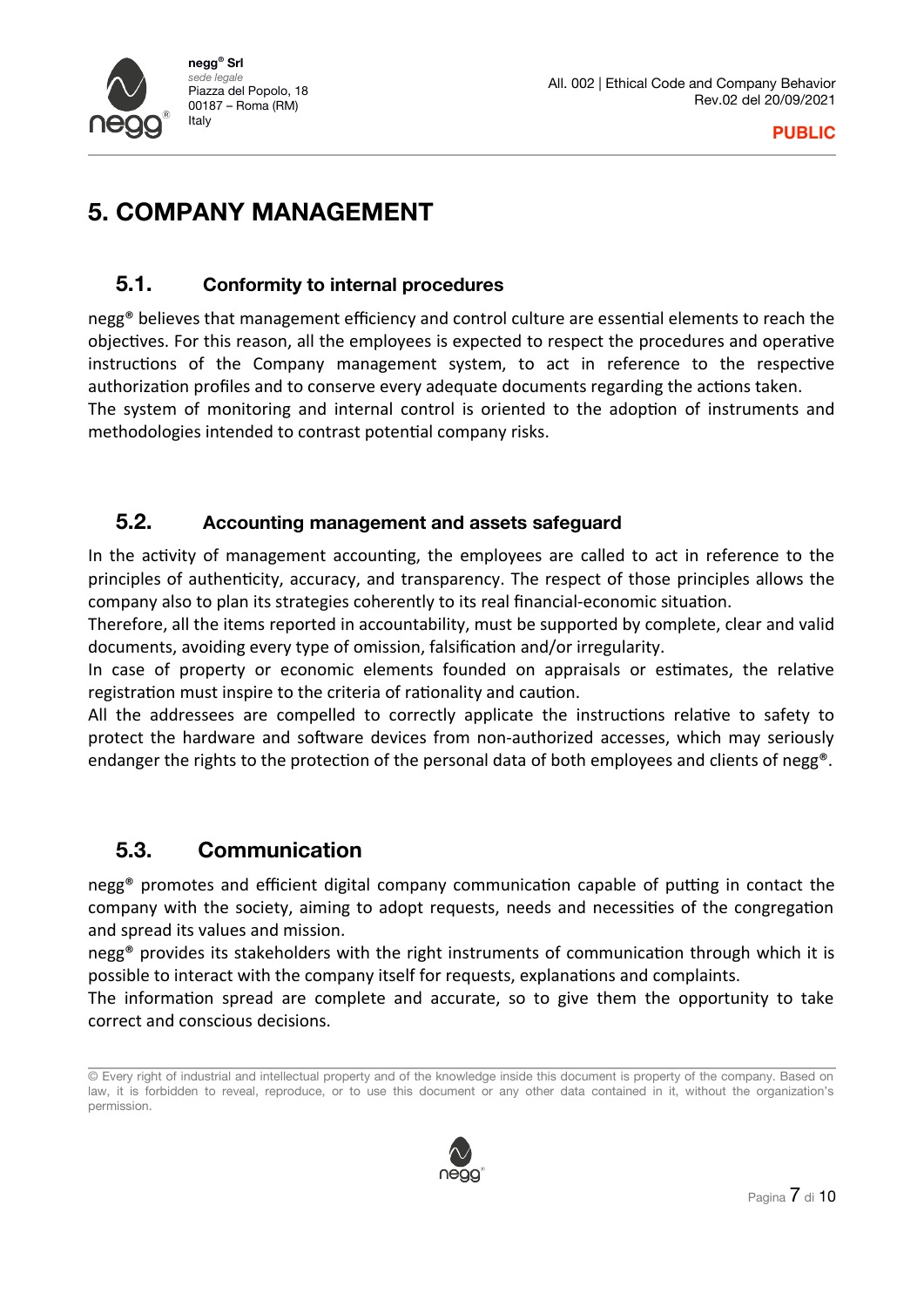

The public relations' promotion follows the ethic values, safeguards children and rejects gross and offensive messages.

# **6. EXTERNAL RELATIONS**

#### **6.1. Relations with Authorities and Public Administration**

The relations with Authorities and Public Administration must be marked by maximum clearness, transparency and collaboration, in the full respect of law and according to the highest moral and professional standards. In the relations with Public Officials, with the people in charge of Public Service, and the Public Administration in general, the employees, earlier authorized, will conform to the maximum levels of accuracy and integrity, keeping off from every form of pressure, explicit or veiled, finalized to obtain every illicit advantage for itself or for negg®.

Regarding this, the authorized addressees will be required to strictly follow what is disposed in the current Code, as well as, more generally, what expected from the guidelines given by the Directorate.

### **6.2. Relations with political and union Organizations**

negg® does not support nor discriminates whatever type of political or union organizations and keeps off from providing any type of contribute to parties, unions or any other social formations, with exception to specific dispensations and, in any case, always in the limits of what allowed by the regulations in effect.

The employees are required to refrain every pressure direct, indirect or boasted against political exponents or union representatives.

### **6.3. Relations with customers and suppliers**

negg<sup>®</sup> believes that the safeguard of the corporate image and reputation depend, also, from the courtesy, competence and professionality that the employees demonstrate in the relations with third parties. In particular, keeping off every disloyal or deceptive behavior that may induct customers or suppliers to believe in unfounded facts or circumstances.

<sup>©</sup> Every right of industrial and intellectual property and of the knowledge inside this document is property of the company. Based on law, it is forbidden to reveal, reproduce, or to use this document or any other data contained in it, without the organization's permission.

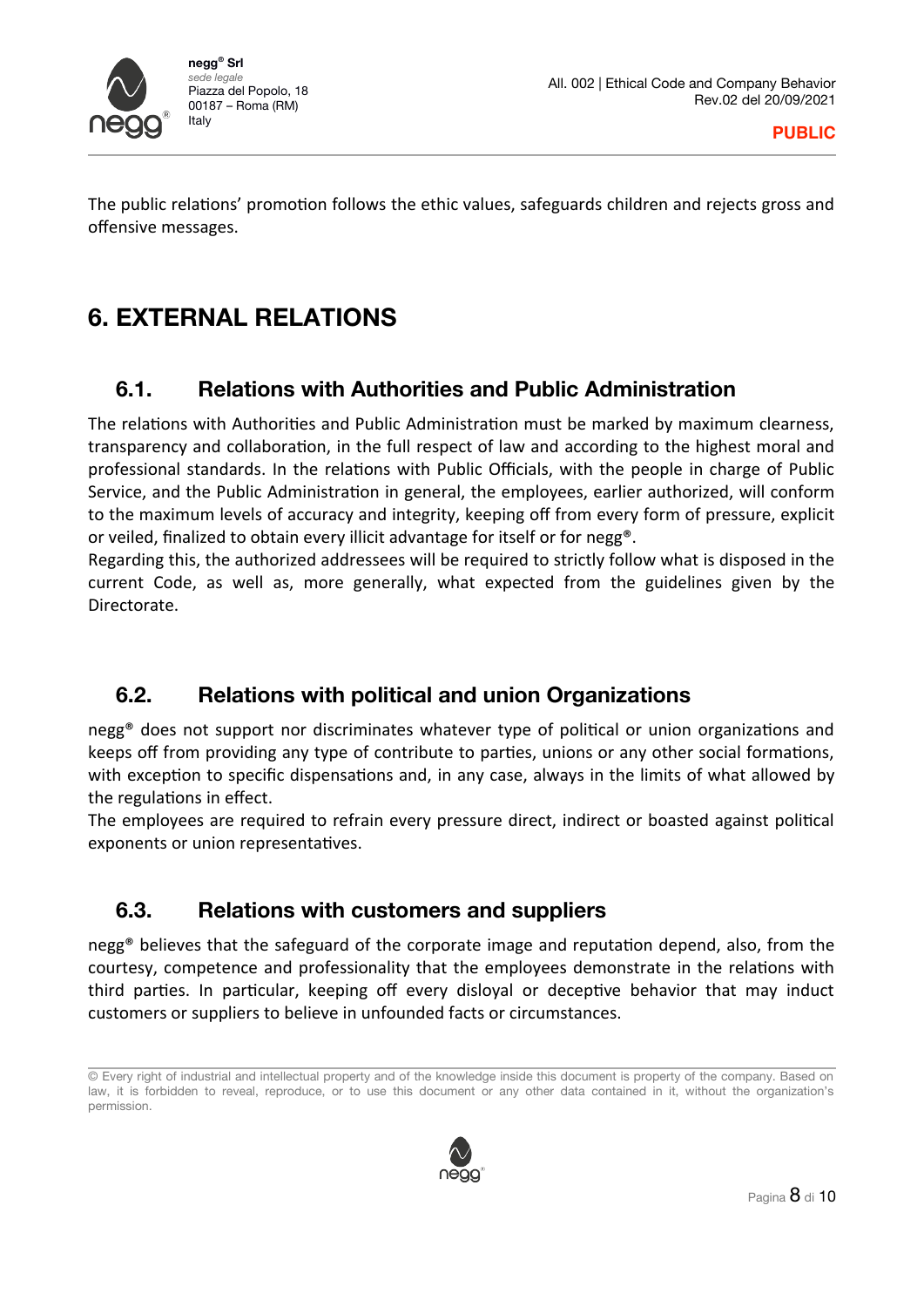

In order to maximize the client's satisfaction, every employee commits with perseverance to offer high-quality services to customers, trying to limit any type of disservice or delay.

The choice of suppliers is taken on the basis of the objective criteria of affordability, opportunity and efficiency. It is impeded the choice of suppliers on mere subjective and personal basis or by virtue of interests conflicting with the company ones. The relations with suppliers are marked by loyalty, correctness and transparency.

All the employees or collaborators have to bring about every possible control in order that suppliers and customers are able to respect the fundamental ethical principles in the current Code.

# **7. GUIDELINES OF THE SANCTIONATORY SYSTEM**

The respect of the regulations of the current Code is entrusted to the employees' safe, reasonable and careful surveillance, within the scope of the respective roles and functions inside the company, who are expected so, to report to their director the circumstances potentially in contrast with the fundamental principles and the prescriptions of the Code.

An illicit or non-ethical behavior, violating the principles established in the Code and in the procedures specified in the internal controls may compromise the trustworthy relationship between negg® and its administrators, employees, consultants, partners with any qualification, customers, suppliers, commercial and financial partners.

negg® will not allow that the employees who have faithfully reported violations, even if only suspicious, become targets of discriminations and reprisals; it is in any case assured the privacy of the identity of the reporters, except for the legal obligations. Anyone who commits acts of reprisal will be subject to disciplinary measures.

Depending on the seriousness of the behavior brought about by the subject involved in an illicit activity who, with any qualification, has relations with negg®, the company Directors will instantly provide to take adequate and proportionate disciplinary measures, following the regulation in effect in matters of the right of work, independently from the legal action.

The identification and implementation of the sanctions will always take place considering the general principles of proportionality, generality and suitability in relation to challenged violation. The company penalty system is clarified in the document **All.004 | Internal Guidelines.**

<sup>©</sup> Every right of industrial and intellectual property and of the knowledge inside this document is property of the company. Based on law, it is forbidden to reveal, reproduce, or to use this document or any other data contained in it, without the organization's permission.